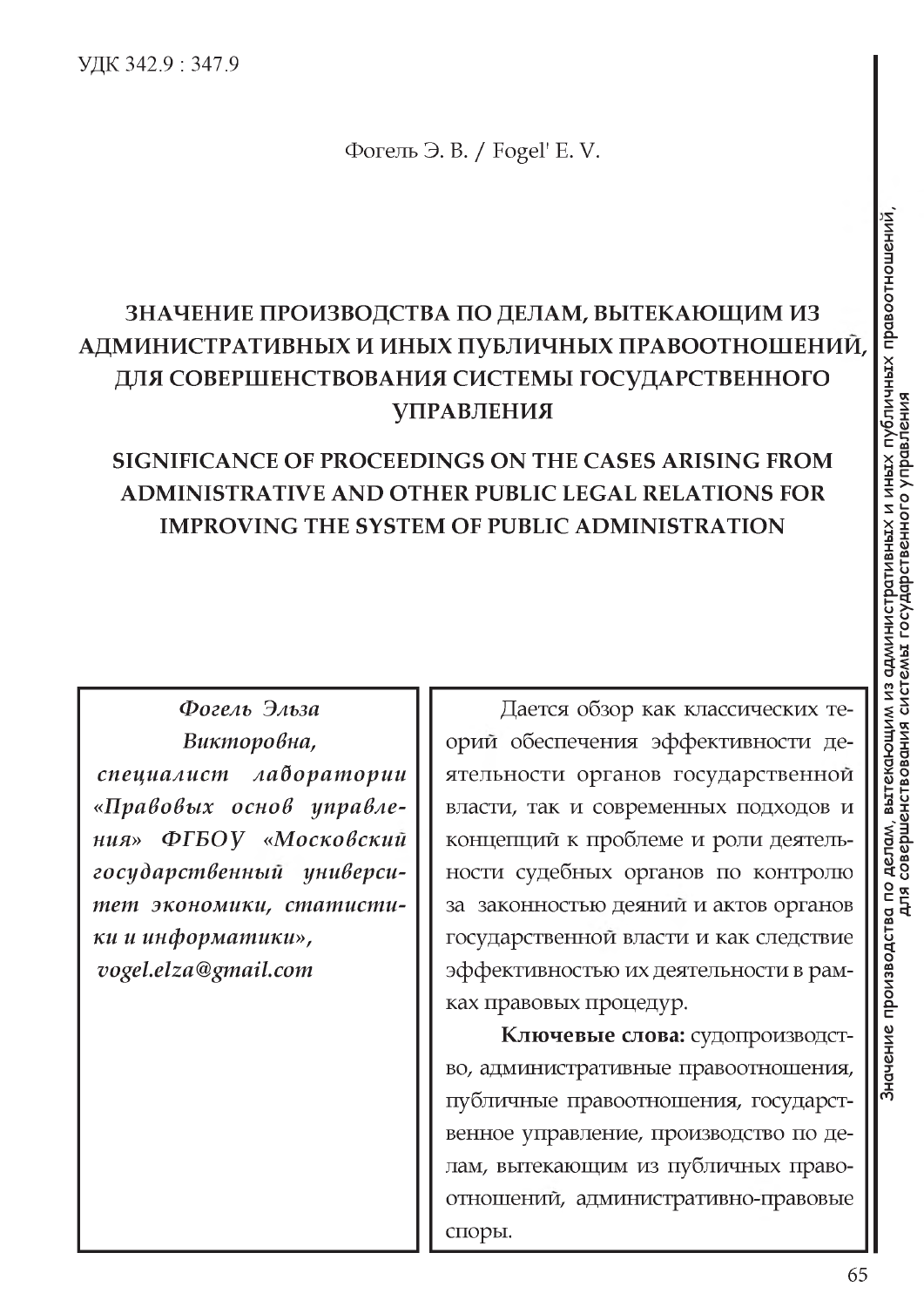Fogel' El'za Viktorovna, Specialist at the laboratory of "Legal Basis of Management" of FSBEI "Moscow State University of Economics, Statistics and Informatics", vogel.elza@gmail.com

The author provides an overview of both classical theories of ensuring effectiveness of public authority bodies' activity, and contemporary approaches and concepts to the problem and the role of judiciary activity to control the legality of deeds and acts of the public authorities and consequently the efficiency of their activities within the framework of legal procedures.

Keywords: court proceedings, administrative legal relations, public legal relations, public administration, proceedings on cases arising from public legal relations, administrative-legal disputes.

Проблема создания эффективной системы органов государственного управления известна человечеству со времен возникновения государства. Концепции разделения властей и демократического централизма возникают именно в связи с необходимостью решения этой задачи.

Вопрос об эффективности государственного управления в настоящее время лежит не столько в плоскости менеджмента, сколько в сфере деятельности наук о праве, так как современное правовое государство невозможно без развитой правовой системы и существования эффективных контрольных механизмов.

Актуальность проблемы совершенствования системы органов государственного управления в современной России подтверждается, в частности, принятием нормативных правовых актов органами государственной власти, посвященных реформированию и повышению эффективности механизма государства. Отдельным аспектам реформирования системы государственного управления посвящен указ Президента Российской Федерации от 7 мая 2012 года № 601 «Об основных направлениях совершенствования системы государственного управления» [3], который закрепляет основные показатели оценки качества предоставления и меры, направленные на повышение уровня предоставления, государственных и муниципальных услуг, а также оптимизацию системы.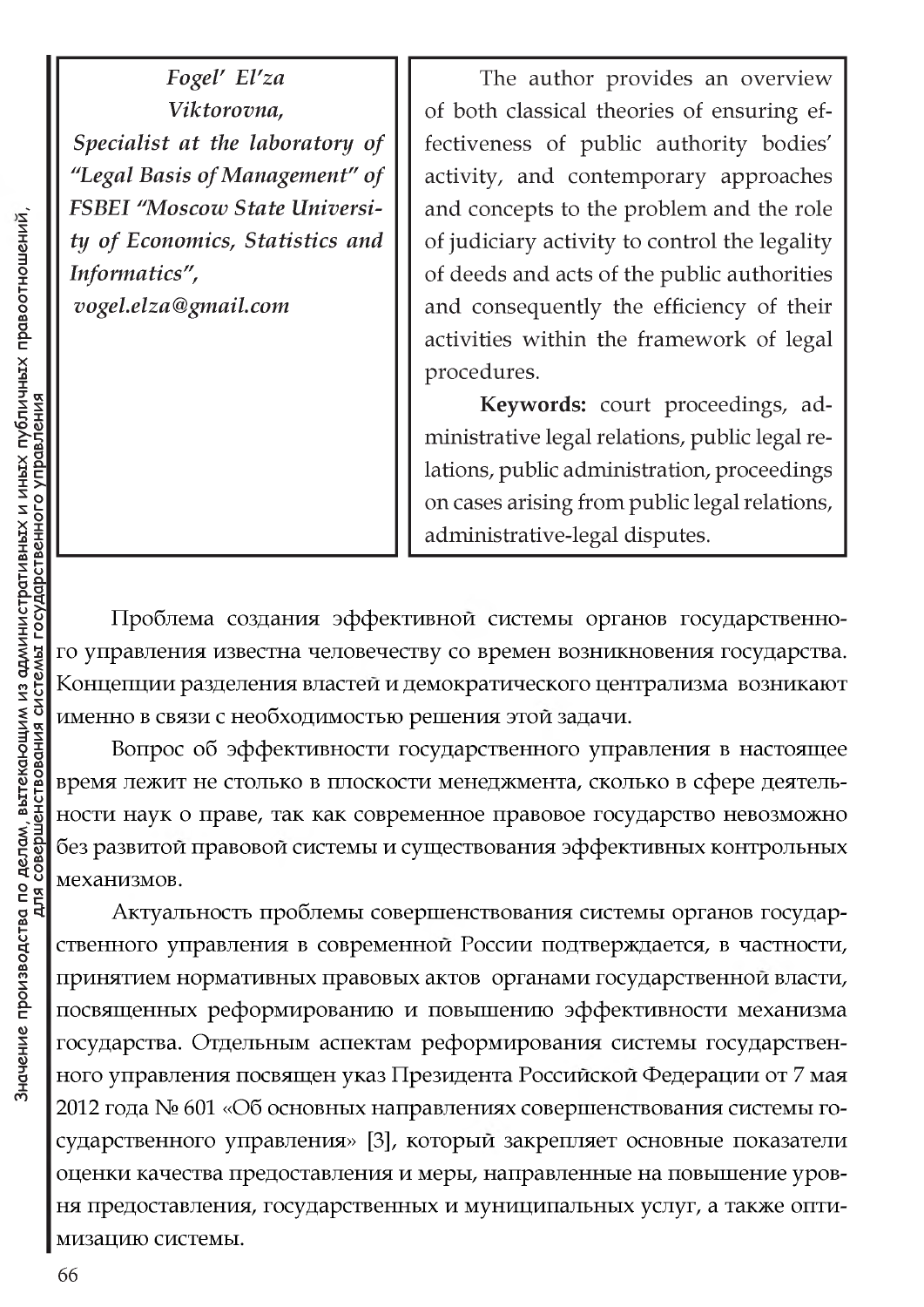В частности, вышеназванный указ предусматривает поручение Правительству Российской Федерации по снижению барьеров доступности правосудия в случае необходимости осуществления судопроизводства по делам, вытекающим из административных и иных публичных правоотношений, а также разработке соответствующих законодательных инициатив в срок до 1 сентября 2012 года [3].

Положения указа Президента Российской Федерации от 7 мая 2012 года № 601 свидетельствует о признании значения механизма защиты прав и законных интересов в рамках процессуальных процедур, связанных с рассмотрением дел, возникающих из административных и иных публичных правоотношений, как для соблюдения законности и судебной защиты, так и для системы государственной власти.

Анализ проблем совершенствования практики судопроизводства по делам, вытекающим из административных и иных публичных правоотношений, как мы полагаем, также имел место перед внесением изменений от 9 февраля 2012 года в Постановление Пленума Верховного Суда РФ от 29.11.2007 № 48 «О практике рассмотрения судами дел об оспаривании нормативных правовых актов полностью или в части» [5].

Совершенствование деятельности органов государственной власти невозможно в условиях отсутствия эффективного контроля за деятельностью этих органов. Всесторонний и обоснованный же контроль наиболее эффективен и беспристрастен в рамках судопроизводства, основанного на началах состязательности и равноправия сторон [1]. Подобные инструменты наиболее развиты в рамках англо-саксонской правовой семьи [9, 65-69; 10]. В Российской практике подобная практика встречается несколько реже.

Вместе с тем, примером влияния на меры по оптимизации осуществления деятельности органов государственной власти является, в частности, внесение изменений в арбитражный процессуальный, гражданский процессуальный и уголовно-процессуальный кодексы, касающихся введения в действие положений по рассмотрению заявлений о присуждении компенсации за нарушение права на судопроизводство в разумный срок или права на исполнение судебного постановления в разумный срок [2].

Известно, что причиной введения законоположений о рассмотрении заявлений о присуждении компенсации за нарушение права на судопроизводство в разумный срок или права на исполнение судебного постановления в разумный срок явилось постановление Европейского Суда по правам человека по делу «Бурдов против России» [6] (в данном случае причиной внесения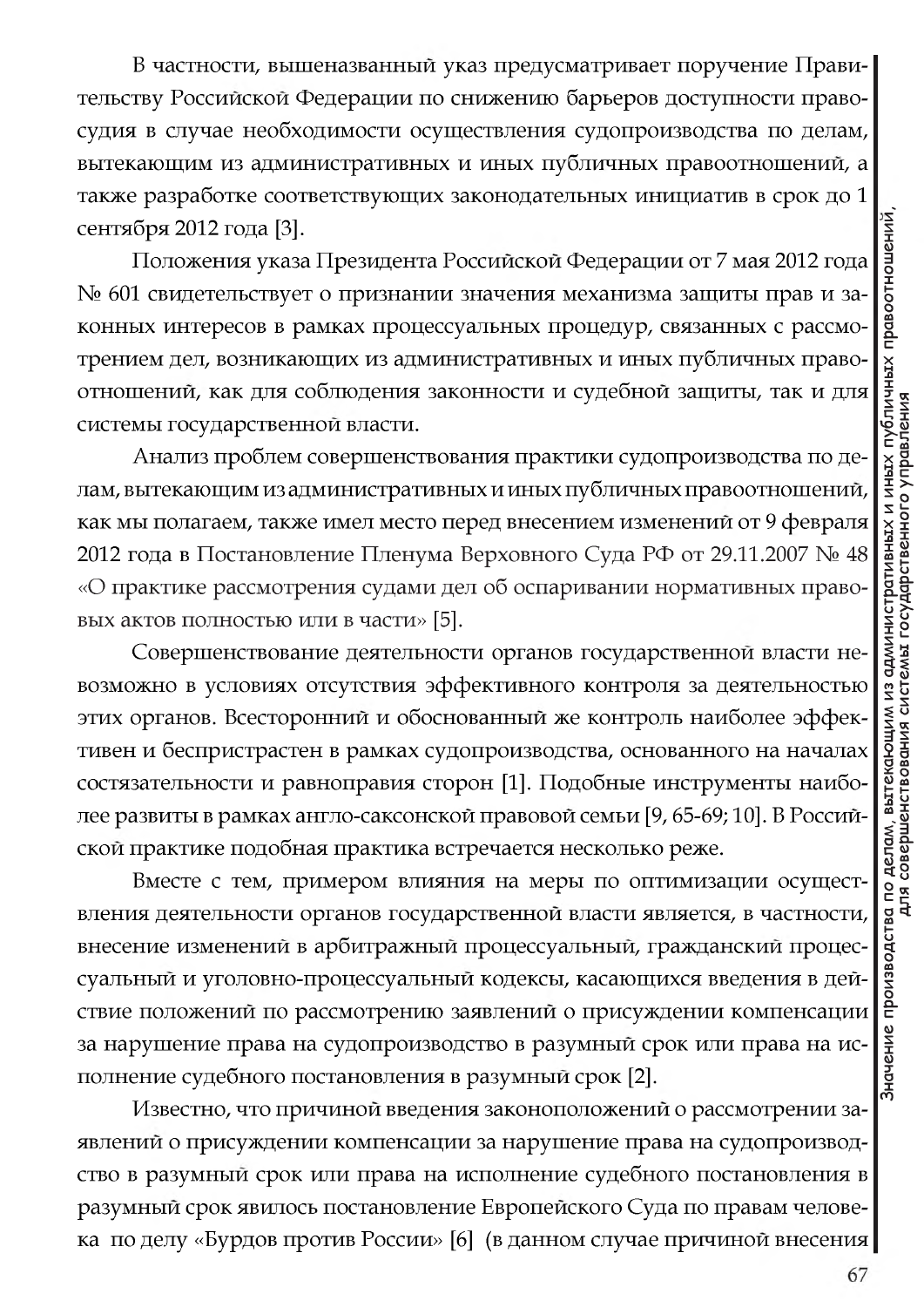изменений направленных по своей сути на оптимизацию работы органов государственной власти послужило решения наднационального органа). Вместе с тем, трудно переоценить значение решений судов общей юрисдикции и арбитражных судов в сфере их юрисдикции на деятельность органов государственной власти.

Представляется целесообразным отметить тот факт, что отнесение рассмотрения заявлений о присуждении компенсации за нарушение права на судопроизводство в разумный срок и права на исполнение судебного решения в разумный срок к делам, вытекающим из публично-правовых отношений, является дискуссионным.

Обоснованным считаем мнение о необходимости выработки критериев по отнесения рассмотрения таких заявлений либо к исковому производству, либо к производству по делам, вытекающим из публичных правоотношений, либо к отдельному виду производства. В настоящее время объективно отсутствует единая позиция по данному вопросу [7, 245-256]. Вероятно, во многом это обусловлено спецификой существующих исследований, каждое из которых осуществляется в рамках специализированной отрасли права и не всегда учитывает комплексное влияние существующих изменений на правовую систему.

Судебный контроль как форма осуществления контроля за деятельностью органов государственной власти и местного самоуправления во многом способствует повышению эффективности работы системы органов государственной власти. В этой связи представляется обоснованным мнение Н. М. Чепурновой, что «целью судебного контроля является обеспечение конституционности и законности в функционировании всех институтов политической системы, эффективности государственного и муниципального управления во всех сферах его осуществления» [11, 4].

Так, не вызывает сомнения тот факт, что судебные процедуры по защите прав и законных интересов от незаконных действий и распоряжений органов власти является стимулом для совершенствования как практики деятельности органов власти, так и самой системы органов власти.

Механизм судебного обжалования и оспаривания решений и действий органов государственной власти, по нашему мнению, тождественен механизму контроля за деятельностью органов. Такой механизм способствует также повышению эффективности осуществления деятельности органов государственной власти, снижению уровня неправомерных решений и действий.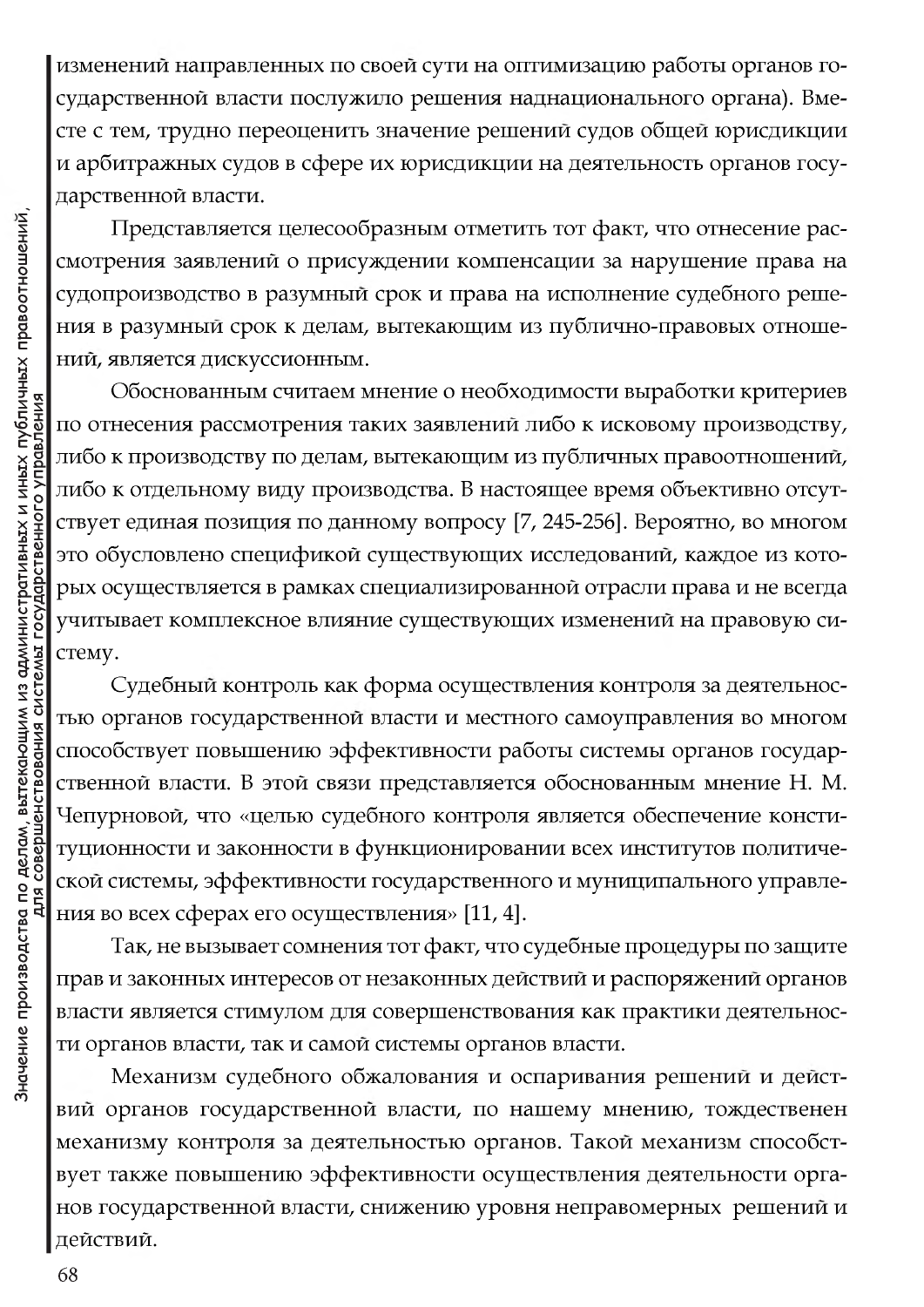Механизм судебного контроля деятельности органов государственной власти в наибольшей мере служит гарантом исполнения законодательства Российской Федерации такими органами, а также способствует совершенствованию системы государственного управления.

Представляется, что статистические показатели количества постановлений по делам, вытекающим из административных и иных публичных правоотношений, в которых орган государственной власти является заинтересованным лицом, должен служить одним из критериев оценки эффективности работы органа государственной власти. Подобным статистическим показателем может являться количество судебных постановлений по делам, возникающим из административных и иных публичных правоотношений, принятых в пользу заявителя на душу населения по регулируемым сферам общественных отношений.

В настоящее время подобные критерии при оценке эффективности деятельности органов государственной власти отсутствуют [4]. Представляется, что отсутствие такого критерия снижает возможность эффективного мониторинга [8, 28] соблюдения законодательства Российской Федерации, что в условиях формирования правового государства является нежелательным явлением и может отрицательно сказаться на всей системе и структуре органов государственной власти.

## Список литературы:

Конституция Российской Федерации // Система ГАРАНТ:  $1.$ [Электронный ресурс] / НПП Гарант-Сервис. - Электрон. дан. - [М., 2013].

Федеральный закон от 30 апреля 2010 № 69-ФЗ «О внесении изменений в отдельные законодательные акты Российской Федерации в связи с принятием Федерального закона «О компенсации за нарушение права на судопроизводство в разумный срок или права на исполнение судебного акта в разумный срок» // Система ГАРАНТ: [Электронный ресурс] / НПП Гарант-Сервис. - Электрон. дан. - [М., 2013].

Указ Президента Российской Федерации от 7 мая 2012 года 3. № 601 «Об основных направлениях совершенствования системы государственного управления» // Система ГАРАНТ: [Электронный ресурс] / НПП Гарант-Сервис. - Электрон. дан. - [М., 2013].

Указ Президента РФ от 21 августа 2012 № 1199 «Об оценке эффективности деятельности органов исполнительной власти субъектов Российской Федерации» // СЗ РФ. 27.08.2012. № 35. Ст. 4774.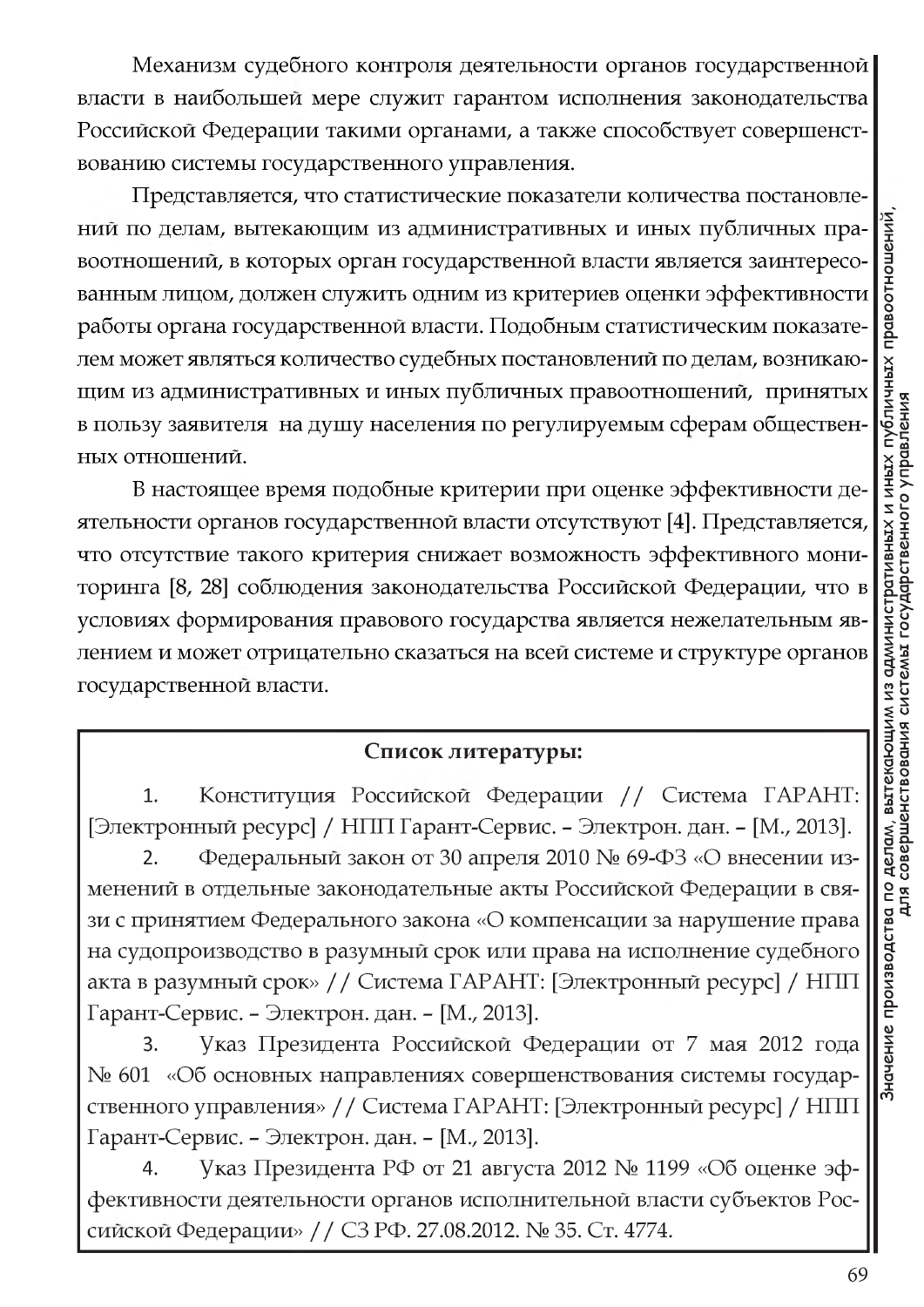Постановление Пленума Верховного Суда РФ от 29.11.2007 № 48 5. «О практике рассмотрения судами дел об оспаривании нормативных правовых актов полностью или в части» // Система ГАРАНТ: [Электронный ресурс] / НПП Гарант-Сервис. - Электрон. дан. - [М., 2013].

Российская хроника Европейского Суда. 2009. № 4. 6.

Симонов И. Д. Проблемы позиционирования дел о присужде-7. нии компенсации за нарушение права на судопроизводство в разумный срок или права на исполнение судебного акта в разумный срок в качестве дел искового производства // Вестник гражданского процесса. 2012. № 1.

Тихомиров Ю. А. О мониторинге закона // Президентский 8. контроль. 2004. № 8.

Устюжанинова Е. А. Средства судебной защиты, которые могут 9. быть предоставлены судом по иску о судебном контроле за действиями и решениями органов публичной власти, по законодательству Великобритании / / Административное право и процесс. 2012. № 1.

Федералист. Политические эссе А. Гамильтона, Дж. Мэдисона и 10. Дж. Джея: Пер. с англ. / Под общ. ред. с предисл. Н. Н. Яковлева, коммент. О. Л. Степановой. М.: Издательская группа Прогресс-Литера, 1994.

Чепурнова Н. М. Конституционно-правовые основы контроль-11. ной деятельности судебной власти в Российской Федерации: монография / Н. М. Чепурнова, А. Е. Дюкова. М.: Юнити-Дана, 2012.

## **References:**

Constitution of the Russian Federation [Konstitutsiya Rossiiskoi Fed-1. eratsii]. System GARANT [Electronic resource], Moscow: 2013.

Federal Law No. 69-FZ from April 30, 2010 "On Amendments to Cer- $2.$ tain Legislative Acts of the Russian Federation in Connection with the Adoption of the Federal Law "On Compensation for the Violation of the Right to Trial within a Reasonable Time or the Right to Execution of Court's Judgment within a Reasonable Time" [Federal'nyi zakon ot 30 aprelya 2010 No 69-FZ «O vnesenii izmenenii v otdel'nye zakonodatel'nye akty Rossiiskoi Federatsii v svyazi s prinyatiem Federal'nogo zakona «O kompensatsii za narushenie prava na sudoproizvodstvo v razumnyi srok ili prava na ispolnenie sudebnogo akta v razumnyi srok»]. System GARANT [Electronic resource], Moscow: 2013.

Decree of the President of the Russian Federation No. 601 from May 3. 07, 2012 "On the Main Directions of Improving the System of Public Administration" [Ukaz Prezidenta Rossiiskoi Federatsii ot 7 maya 2012 goda Nº 601 «Ob osnovnykh napravleniyakh sovershenstvovaniya sistemy gosudarstvennogo upravleniya»]. System GARANT [Electronic resource], Moscow: 2013.